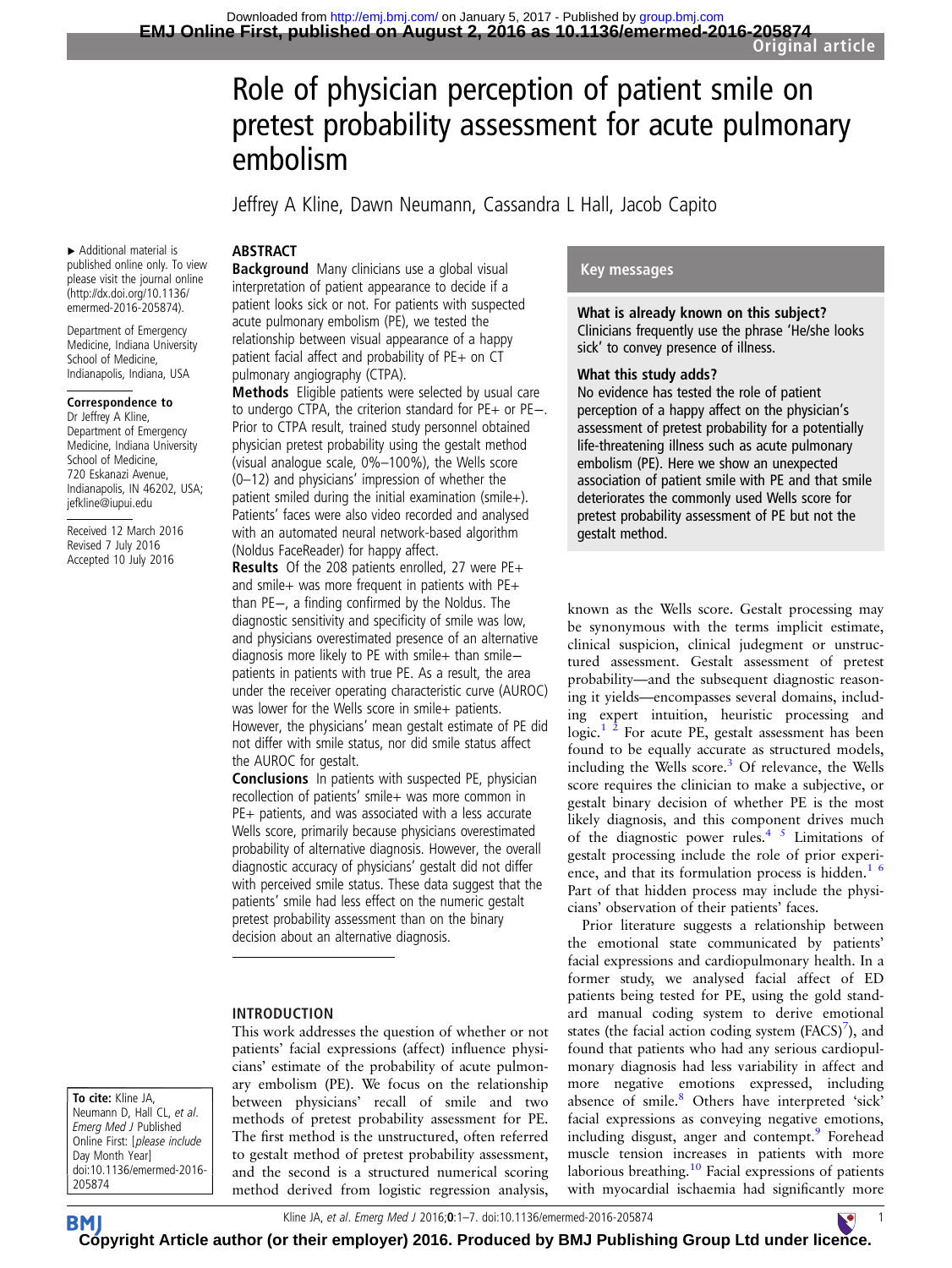anger, non-enjoyment smiles and brow lowering than patients without myocardial ischaemia.<sup>[11 12](#page-5-0)</sup> Patients with acute PE have evidence of acute neurohumoral stress responses, including rapid heart rate, leucocytosis, criteria for systemic inflammatory syndrome, elevated blood levels of lactate and even abnormal body temperature.<sup>[13](#page-5-0)</sup> Taken together, these prior data and interpretations of the findings spur the hypothesis that patients with acute PE would be less likely to show a happy affect, primarily manifested as a smile during examination, than patients without PE.<sup>[14](#page-5-0)</sup> As such, this is a study to demonstrate the impact of patients' affect on decision-making, and ostensibly its effect on pretest probability, which naturally affects test ordering and diagnosis. Accordingly, our objective was to examine physicians' perceptions of patients' smile in relation to the same physicians' gestalt estimation and Wells pretest probability of PE, and in relation to the result of CT pulmonary angiography (CTPA). Since this should in turn ultimately be related to anticipated diagnosis and test ordering, we also sought to explore the relationship of perceived patients' smile to the diagnosis of acute PE.

#### METHODS

This was a prospective, two-centre exploratory study of diagnostic accuracy drawn from an ongoing registry of patients undergoing CTPA scanning in the EDs of Wishard and Methodist hospitals in Indianapolis, Indiana, USA from October 2012 to June 2015. Both hospitals are urban academic centres with residencies in emergency medicine. This study had approval from the Indiana University School of Medicine Institutional Review Board and all patients signed an informed consent form. This work is the first to derive from that registry.

#### **Participants**

Potential participant patients were identified by an electronic email alert generated when a CTPA order was placed from the ED. Trained and experienced research personnel then approached the patients for informed consent. Exclusion criteria were known diagnosis of PE, inability to understand the informed consent process because of acuity of illness (eg, symptomatic arterial hypotension or severe respiratory distress), prior participation, intoxication, altered mental status, severe visual impairment or dementia or reasons to preclude follow-up.

#### Predictor variables

Research personnel approached patients as soon as practicable after CTPA was ordered to obtain informed consent from the patients and approach the clinician who ordered the CT scan to request two actions and answers to seven questions. The Research Assistant then interviewed the clinician who ordered the CT scan. Questions asked of the physicians included a query of results of other diagnostic tests known and planned by the clinician, the clinician's gestalt pretest probability for PE expressed on a visual analogue scale, the question 'Did the patient smile during their exam' and six additional questions: (1) suspect another diagnosis more likely, (2) use of empiric heparin (prior to imaging), (3) belief the patient had deep vein thrombosis (DVT), (4) presence of respiratory distress, (5) wheezing and (6) altered mental status. In all cases, patients were approached, and these questions were obtained prior to results of the CTPA scan. Additional clinical data were obtained from the patient and from the medical record and recorded in  $REDcap^{15}$  $REDcap^{15}$  $REDcap^{15}$  and results were exported to a comma-separated values file for analysis.

#### Criterion standard for PE

All participants in this study underwent CTPA, and other testing was at the discretion of the clinical team. The criterion standard for PE+ required the board-certified radiologist to interpret a filling defect consistent with acute PE, or the patients to have a DVT diagnosed on the same day of enrolment. Patients without a filling defect and no DVT were PE−. All patients also had a 45-day telephone and medical record follow-up for venous thromboembolism outcome, but this was not used as part of the criterion standard.

#### Videos of patients' faces

Patient affect was assessed under controlled conditions with an objective face reading software for the purpose of comparing the results with clinicians' perception. As part of this registry, we also video recorded a convenience sample of patients' faces as they watched five visual stimuli on the laptop. These videos were also obtained prior to the results of CT scanning. Four of the visual stimuli were standardised still photos from the International Affective Picture Set (IAPS): three of which have been shown to elicit strong pleasant emotions from normal persons (baby, embrace, puppies) and one neutral to serve as a baseline (cup).<sup>[16](#page-6-0)</sup> Patients also viewed a 26 s video clip from a 'Best of America's Funniest Home Videos' (a cat that flips after being taunted by a bird and an excited dog falling in a pool); this video was chosen based on the expectation that it should elicit a strong positive emotional response since it won awards as funniest videos in a nationwide voting. Each of the standardised IAPS images was projected for 4 s, separated by 1 s of a black screen. The patients' faces were recorded only when the image was projected. Patients were placed in semi-Fowler's position, and the camera of a small laptop computer (MacBook Air, Apple, Cupertino, California, USA) was positioned approximately 18 inches in front of the subject, while 20 white light emitting diodes on flexible struts were positioned to produce even lighting of the subject's face. The computer's webcam recorded participants' facial expressions. The computer was programmed using Mac OS X to demonstrate the six-slide presentation shown above. The cup, typically associated with a neutral response, is the control stimulus used to establish a baseline facial expression, and was always presented first. Videos were uploaded and analysed with the Noldus FaceReader, which is a software programme that electronically tags and monitors positioning of the patients' facial muscles and face features (eg, eyebrows, mouth). The FaceReader uses a neural network algorithm to specify and quantify the intensity of seven discrete emotions (ie, happy, sad, angry, fearful, disgusted, surprise and neutral) on a scale from 0 to 1 each 50 ms. The 'happy' emotion requires a smile in addition to other movements from the eyes and cheeks. Study associates then used these numbers to calculate the total number of happy and negative expressions shown by each patient as they watched all the stimuli. The Noldus FaceReader software has shown good internal reliability.[17](#page-6-0)

#### Analysis

The primary question was the frequency of the perception of smile based upon PE outcome, and the apparent effect of the perceived smile on the mean gestalt pretest probability and frequency for estimate of an alternative diagnosis based upon presence or absence of smile. As an internal control of sensibility of clinician recall of smile, the frequency of smile was compared with the estimate of the presence of respiratory distress, use of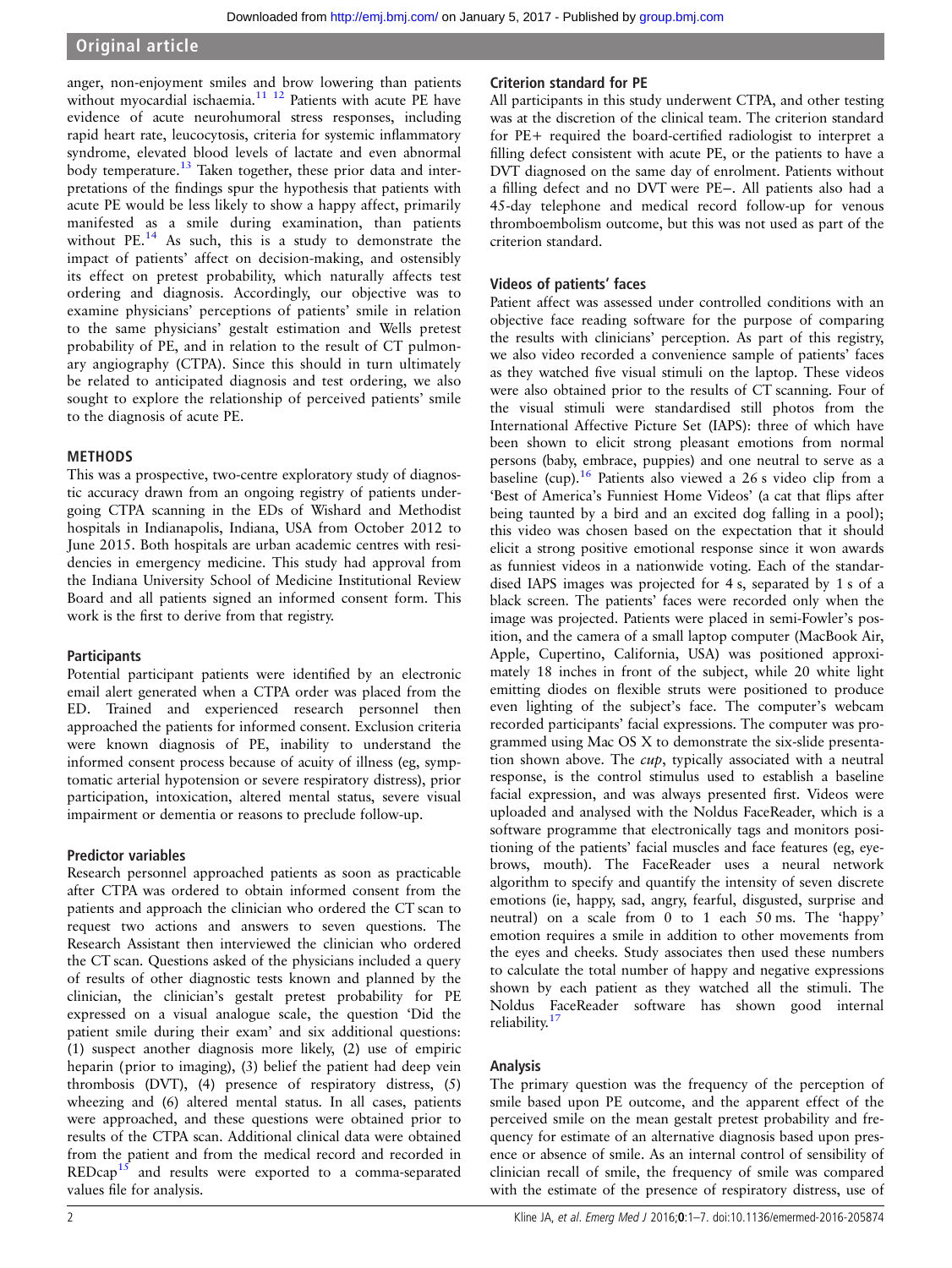empiric heparin and altered mental status, with the expectation that smile should be less common in patients with these features. As an additional control, we calculated the number of patients who expressed one or more instances of happy affect (detected on the Noldus FaceRreader), while patients watched the 26 s video. Group means and frequencies were compared with 95% CIs for their differences. Diagnostic accuracy of gestalt and the Wells score were assessed with the area under the receiver operating characteristic curve (AUROC). Statistics were performed on StatsDirect, V.3.30.158 (Cheshire, England). As an exploratory study, this had no formal sample size, although in general, we expected the need to enrol approximately 200– 220 patients to have at least 20 patients with PE+ and thus narrow the 95% CI for diagnostic sensitivity to  $\lt 10\%$ .<sup>[18](#page-6-0)</sup>

#### RESULTS

#### Patient characteristics

Figure 1 shows the flow diagram of enrolment. We enrolled 211 patients, with three who did not complete the CTPA scan within 24 hours because of elopement (n=1), technical problems  $(n=1)$  or change in clinical plan  $(n=1)$ . Of the 208 patients with complete data and reference standard CTPA, 23 had PE+ diagnosed on CTPA and 4 had proximal (above knee) leg DVT diagnosed on formal ultrasonography, leaving 27/208 (13%, 95% CI 9% to 18%) with criterion standard PE+. All 27 patients were treated with systemic anticoagulation. Although not part of the criterion standard, no patient had other imaging evidence outside of CTPA scanning for PE (eg, high probability scintillation lung scan or magnetic resonance pulmonary angiography) within 1 week of enrolment, but within 45 days, 2/181 (1%, 0% to 4%) additional patients, not initially classified as PE+, indicated they were diagnosed with PE on telephone follow-up. Physicians comprised 106 unique persons and were residents in 106 (51%) cases and board-certified emergency

physicians (faculty) in 102 (49%) cases. Videos for analysis by the Noldus FaceReader were available for 145 patients, including 10 with PE+; the FaceReader data were not available for all patients, primarily due to poor video quality, which interfered with the ability of the software to analyse the face data (eg, poor lighting).

[Table 1](#page-3-0) shows selected clinical characteristics of the population, stratified by PE diagnosis. The table compares means and frequencies between PE+ and PE−, and demonstrates patients with PE+ tended to be less likely to be female, less likely to have an alternative diagnosis, had a higher gestalt pretest probability and were more likely to receive empiric heparin, cause a plan to image for DVT and have altered mental status. Additionally, patients with PE+ were more often perceived as having smiled by clinicians (63% with PE+ vs 40% with PE−, 95% CI for difference of  $23\% = 3\%$  to 41%). We found no difference in the rate of smile+ recall between resident and faculty physicians: residents 41% overall, 57% PE+, 39% PE−; faculty: 44% overall, 69% PE+, 41% PE−.

#### Association of smile and perception of PE risk

[Table 2](#page-3-0) stratifies gestalt pretest probability, the Wells score and probability of an alternative diagnosis based upon the physicians' recall of whether the patient smiled or not. First, the physicians' estimate of gestalt pretest probability was not significantly different between smile+ and smile−, suggesting a delinking of gestalt processing from perception of smile. However, physicians had a much greater tendency to characterise smile+ patients as having an alternative diagnosis more likely. These observations suggest greater independence with prediction of the numeric gestalt pretest probability for PE than for the binary assessment of its probability relative to competing (and potentially more benign) diagnosis.



Figure 1 Flow diagram of patient enrolment. The authors did not track the precise number and reasons why patients were not enrolled, nor the number of patients who were never screened because of availability of research personnel.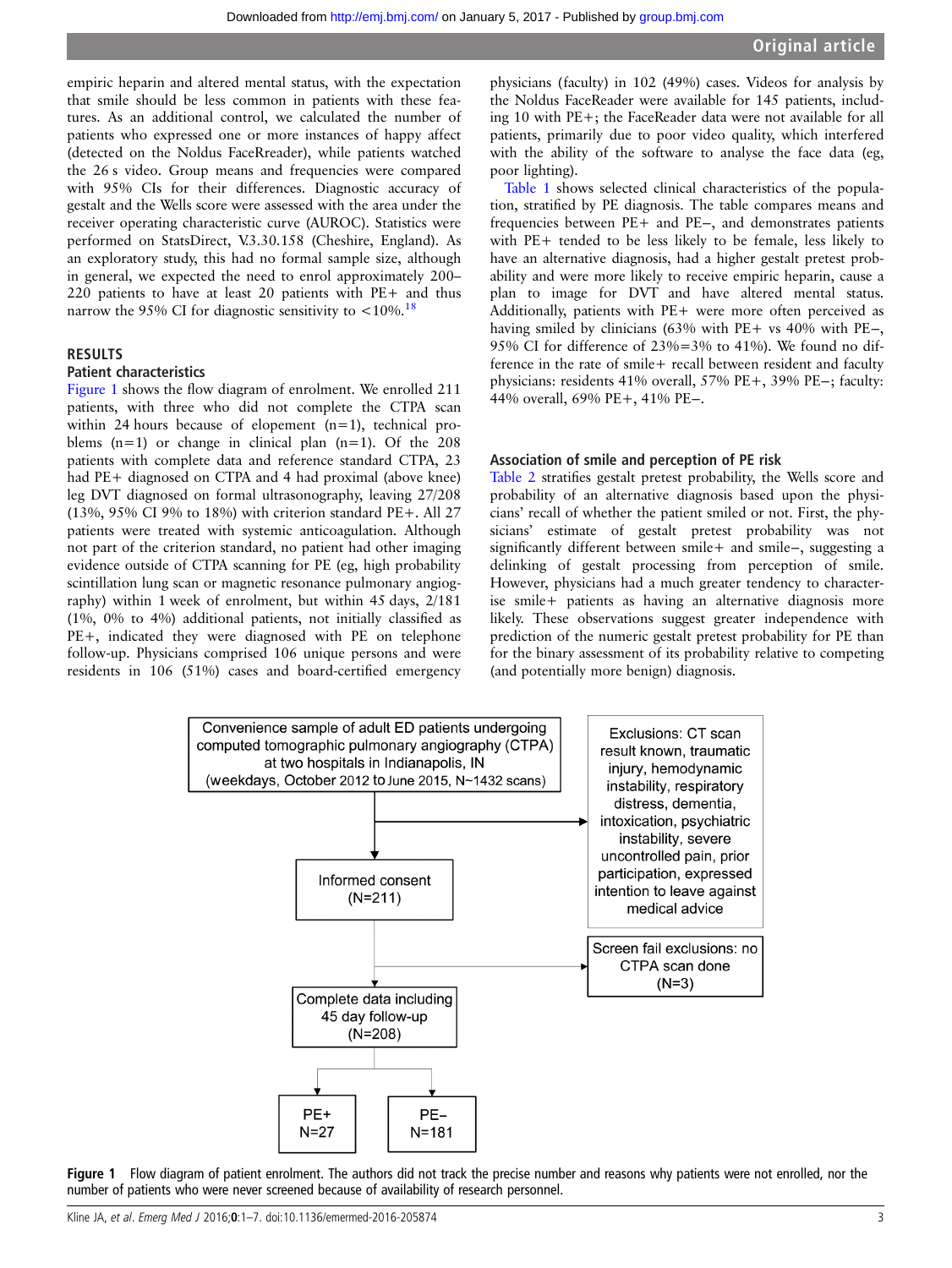#### <span id="page-3-0"></span>Original article

#### Table 1 Clinical characteristics of patients

| Characteristic                         | $PE+ (n=27)$ |         | $PE - (n=181)$   |         | Combined (N=208) |         |
|----------------------------------------|--------------|---------|------------------|---------|------------------|---------|
|                                        | Mean or N    | SD or % | <b>Mean or N</b> | SD or % | <b>Mean or N</b> | SD or % |
| Age (years)                            | 53           | 13      | 50               | 16      | 50               | 0.16    |
| Heart rate (bpm)                       | 95           | 21      | 95               | 18      | 95               | 19      |
| Systolic BP (mm Hq)                    | 135          | 27      | 139              | 28      | 137              | 28      |
| SpO <sub>2</sub>                       | 97           | 3       | 96               | 6       | 96               | 6       |
| RR (breaths/min)                       | 17           | 4       | 19               | 4       | 19               | 4       |
| Female gender                          | 14           | 52%     | 118              | 64%     | 132              | 63%     |
| White race                             | 18           | 67%     | 94               | 51%     | 112              | 54%     |
| Chief complaint dyspnoea               | 13           | 48%     | 76               | 42%     | 89               | 43%     |
| Chief complaint chest pain             | 7            | 26%     | 78               | 43%     | 85               | 41%     |
| No known prior medical problems        | 4            | 15%     | 22               | 12%     | 26               | 13%     |
| Prior venous thromboembolism           | 11           | 41%     | 62               | 34%     | 73               | 35%     |
| Chronic obstructive pulmonary disease  | 3            | 11%     | 33               | 18%     | 36               | 17%     |
| Prior coronary artery disease          | 3            | 11%     | 32               | 17%     | 35               | 17%     |
| Active malignancy                      | 3            | 11%     | 12               | 7%      | 15               | 7%      |
| Pregnant                               | $\mathbf{0}$ | 0%      | 10               | 5%      | 10               | 5%      |
| Post partum <1 week                    | 0            | 0%      | 11               | 6%      | 11               | 5%      |
| CTPA in past 6 months                  | 4            | 15%     | 37               | 20%     | 41               | 20%     |
| Patient smiled during exam             | 17           | 63%     | 72               | 40%     | 89               | 43%     |
| Gestalt pretest probability            | 43           | 24      | 29               | 22      | 72               | 35%     |
| Wells score                            | 2.8          | 2.1     | 1.6              | 1.7     | 4.4              | 2%      |
| Alternative diagnosis more likely      | 12           | 44%     | 123              | 68%     | 135              | 65%     |
| Respiratory distress                   | 2            | 7%      | 41               | 23%     | 43               | 21%     |
| Empiric heparin given                  | 3            | 11%     | 3                | 2%      | 6                | 3%      |
| Plan to image for deep vein thrombosis | 10           | 37%     | 22               | 12%     | 32               | 15%     |
| Altered mental status                  | 4            | 15%     | 3                | 2%      | 7                | 3%      |

CTPA, CT pulmonary angiography; PE, pulmonary embolism.

|                                        | Physicians' estimate of smile status |           |                  |           |                       |
|----------------------------------------|--------------------------------------|-----------|------------------|-----------|-----------------------|
|                                        | Smile+ $(n=87)$                      |           | Smile- $(n=121)$ |           |                       |
| Physicians' assessment                 | Mean or N                            | SD or $%$ | Mean or N        | SD or $%$ | 95% CI for difference |
| Gestalt pretest probability (%, 0-100) | 29                                   | 24        | 32               | 21        | $-9.3$ to 3.3         |
| Wells score (0-14)                     | 3.1                                  | 2.1       | 5.7              | 2.0       | $-3.2$ to $-2.0$      |
| Alternative diagnosis more likely      | 61                                   | 70%       | 45               | 37%       | 19% to 45%            |

Table 2 Comparison of physicians' assessments based upon perception of patients' smile

The overall diagnostic accuracy of gestalt did not vary based on smile recall (fi[gure 2](#page-4-0)A), but the diagnostic accuracy of the Wells score varied significantly with smile recall (fi[gure 2B](#page-4-0)). For all gestalt estimates, the AUROC curve=0.70 (95% CI 0.60 to 0.80) which when subdivided into smile+ versus smilepatients did not differ (smile+: 0.71, 95% CI 0.57 to 0.85, smile−: 0.71, 95% CI 0.57 to 0.85). For all Wells score values, the AUROC curve=0.67 (95% CI 0.55 to 0.79) which when subdivided into smile+ versus smile− patients was lower for smile+ (0.58, 95% CI 0.42 to 0.73) than smile− (0.85, 95% CI 0.74 to 0.96). To further illustrate this finding, fi[gures 3](#page-4-0) and [4](#page-4-0) plot the mean (SD) gestalt pretest probability and the frequency of alternative diagnosis more likely than PE, respectively, based upon smile and PE groupings. Online supplementary table S1 shows that physicians' recall of smile performed poorly as a binary diagnostic test, resulting in a sensitivity and specificity of 37% and 40%, respectively when smile− is treated as test+.

#### Association of smile and chest pain

Because pain might influence likelihood of smiling, we examined the effect of the most common cause of pain, chest pain (N=85 total) on probability of smile. We defined chest pain as present if it were the primary complaint, which included 85 patients, including substernal pain (n=25) or pleuritic pain (n=60). Nine other patients had a pain-related primary complaint, five with limb pain, two with back pain and two with abdominal pain. The proportion of patients with chest pain who smiled was 33/85 (39%), compared with 56/123 (46%, 95% CI for difference=−20% to 7%) who smiled with other primary complaints. Thus, chest pain did not have a profound influence on probability of smile recall.

#### Noldus FaceReader results

To provide an objective comparator about presence or absence of patients' smile, we included the computerised Noldus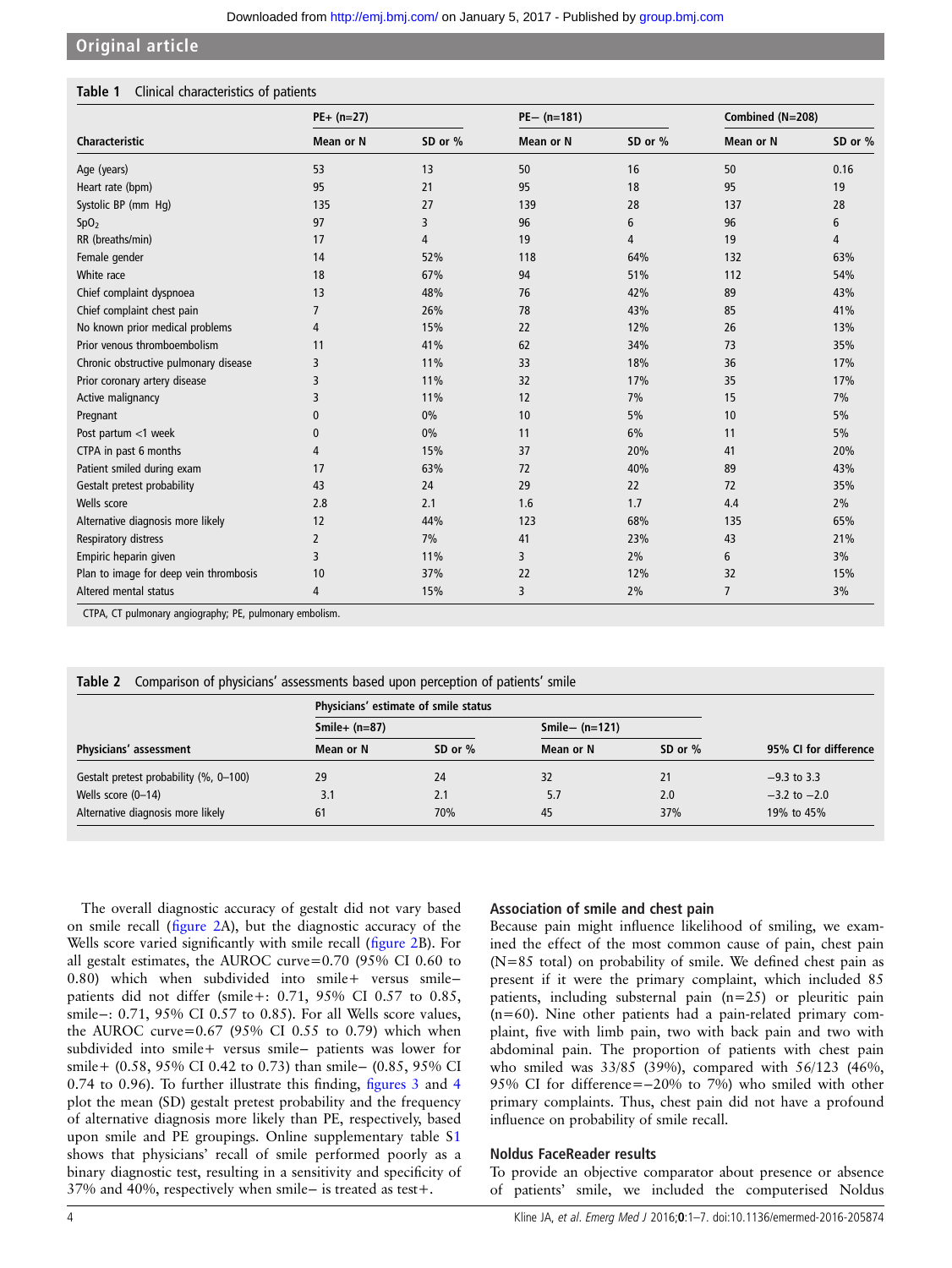<span id="page-4-0"></span>

Figure 2 (A) Receiver operating characteristic curves for the gestalt pretest for patients whose physicians thought smiled (smile+) or not (smile−) during their initial evaluation. Area under the curves: gestalt smile+ 0.705 (95% CI 0.565 to 0.845), gestalt smile− 0.710 (0.567 to 0.852). (B) Receiver operating characteristic curves for the Wells score for patients whose physicians thought smiled (smile+) or not (smile−) during their initial evaluation. Area under the curves: Wells smile+ 0.576 (0.423 to 0.730), Wells smile− 0.851 (0.740 to 0.964).



Figure 3 Gestalt pretest probability assessment stratified by **Figure 3** Gestalt pretest probability assessment stratified by<br>pulmonary embolism diagnosis and smile status.<br>Alternative diagnosis and smile status and smile status and smile status

FaceReader. Online supplementary table S2 shows a 2×2 contingencies for the Noldus FaceReader assessment of a happy affect (which requires a smile), while patients watched the humorous video and the physicians' perception of smile during the examination. The overall agreement was 58% and Cohen's Kappa was 0.16 (95% CI 0.05 to 0.31). Similarly, online supplementary table S3 shows the Noldus assessment of happy affect based upon PE status; similar to the clinicians' recall of smile, Noldus found 60% of patients with PE had a happy affect. Similar to physicians, the Noldus categorised more PE+ patients as smile+ than PE− patients as smile+ (6/42 (14%) versus 4/103 (4%), 95% CI for difference 1% to 24%.

#### **DISCUSSION**

In daily practice, many clinicians use the phrase 'He/she looks sick' or 'He/she does not look sick' to describe their patients, yet this fundamental mode of deciding and then communicating the presence of acute illness has almost no published evidence



Smile+ PE+ Smile- PE+ Smile+ PE- Smile- PE

embolism diagnosis and smile status.

to support its use.<sup>[8](#page-5-0)</sup> Based primarily upon experience, we believe patient affect may be one factor from the physical examination that contributes to physicians' assessment of sickness. For the first time, we show a potential cause-effect relationship between patient affect and physicians' decision-making, in this case for a potentially fatal disease, acute PE. Extrapolating from work showing increased frowning and anger in patients with symptomatic coronary stenosis, we anticipated a lower prevalence of happy affect among PE+ patients.<sup>11</sup> <sup>12</sup> However, our findings were counterintuitive to our hypothesis, namely because the clinicians' recall of their patients' affect as having shown a smile was more common in PE+ patients. The finding of smile+ more common in PE+ was also supported by the automated face recognition software as patients watched a humorous video.

Explanations for this surprising finding could include the fact that smiles were not authentic representations of happy emotions. Physicians were only asked to report whether or not the patient smiled; they were not asked to make the subtle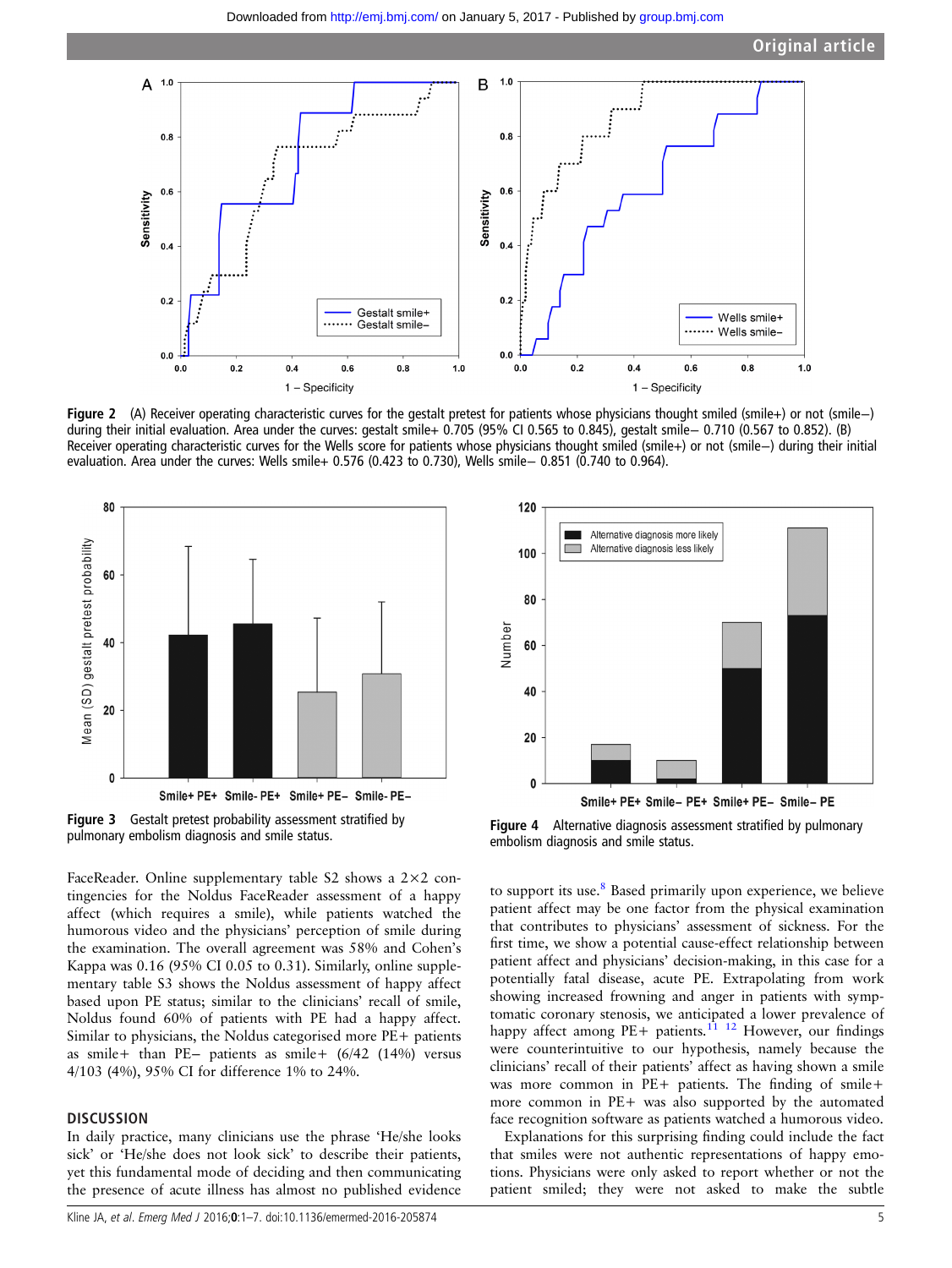### <span id="page-5-0"></span>Original article

distinction of how genuine the smile was or if they thought the patient appeared happy. Ambadar et al<sup>[19](#page-6-0)</sup> note that smile types include amused (also called happy, felt, Duchenne, enjoyment, genuine, humour, duplay and broad), polite and embarrassed (also called non-Duchenne, unfelt, non-enjoyment, false, social, masking, and controlled), tickling, and pain smiles. Ekman and Friesen refer to several types of false smiles including the 'masking smile' made in attempt to conceal strong negative emotion by appearing to feel positive.<sup>[20](#page-6-0)</sup> Thus, it is possible the smiles recalled by clinicians were truly representing nervousness, anxiety or the so-called stress smile or possibly out of obligatory politeness.[21](#page-6-0) With respect to the Noldus output, this device is not designed to differentiate authentic versus feigned emotions. This may explain why our prior study, which used manual facial affect coding (FACS) to analyse patients' facial expressions, did not find patients with cardiopulmonary emergencies to express more happy expressions than patients without an emergent diagnosis.<sup>8</sup> However, only two patients in that study had  $PE+$ . Trained FACS coders rely on certain combinations of facial muscles to help identify emotions, which make it a very sensitive method to detect emotional subtleties. Another possibility is that the PEs experienced by these patients produced minimal physiological stress (eg, no vital sign measurement was significantly different between PE+ and PE−). Or, it is possible that patients with PE were truly happy that their concerns were being taken seriously, despite physiological distress they may have been experiencing.

These data show an association between physicians' perception of patients' smile and assessment of pretest probability for PE using the Wells criteria. In particular, clinicians who perceived smile+ appeared to have an impaired ability to decide on the presence or absence of an alternative diagnosis as shown in fi[gure 4](#page-4-0). Indeed, the overall diagnostic accuracy of the Wells score, assessed by the AUROC was 30% lower in patients with smile+ compared with smile−. However, this effect was not observed with the gestalt method, which had identical AUROC. The differential impact of the smile on these two forms of physicians' diagnostic impression suggests that the ability to give a numeric value for pretest probability marked on a visual analogue scale is less influenced by the smile than when physicians are asked to make a binary assessment. Thus, patients' smile may elicit a stronger framing heuristic when clinical impression is expressed as a binary decision than when it is expressed on a continuous scale. $^{22}$  $^{22}$  $^{22}$  We can make no inference about causation; however, the results justify the time and cost of more rigorous research to determine the extent to which clinicians use their patients' faces to make decisions.

This work has strengths and weaknesses. Strengths include efforts to minimise reference bias by collecting pretest probability and affect data prior to knowledge of CTPA results. All patients had CTPA, which is widely regarded as the most accurate clinically available diagnostic test for PE.<sup>23</sup> Additionally, we had 45-day follow-up which demonstrated 2/181 additional patients having PE, both had good quality CT scans that were negative for PE at enrolment. We believe these patients developed PE that was not present on the day of enrolment. The Noldus FaceReader system provided independent confirmation of increased likelihood of smile from real-time videos of 145 patients. However, we point out that the patients were recorded between 15 and 30 min after the physicians assessed the smile status, and patients were watching a stimulus intended to elicit a smile or laugh. These differences may account for the 42% rate of disagreement between physicians and the Noldus assessment of smile. Additionally, physicians had to retroactively recall whether or

not a patient smiled during their assessment, so there may be some recall bias or error. Other weaknesses include that we excluded patients who had severe respiratory distress or overt circulatory shock leaving a more low to moderately ill sample. Also data are from two hospitals in a single city and the sample size is moderate. As such, we believe our results of smile+ recall as more frequent in patients with PE+ should be considered preliminary.

#### CONCLUSION

In patients tested for PE, physicians' recall of patients' smile was unexpectedly more common in patients with PE diagnosis. Clinicians were more likely to assign patients who smiled an alternative diagnosis to PE, and the accuracy of the Wells score was lower in patients who smiled. However, accuracy of numeric gestalt pretest probability estimate was not affected by smile status. More research should be conducted to better understand the connection between patient affect and how physicians formulate belief patterns of diagnostic certainty.

Contributors JAK conceived the study, wrote the protocol and assisted in data collection, performed data analysis and wrote the manuscript draft; DN, CLH and JC assisted with protocol development, data collection, analysis and participated in manuscript writing and revision. All authors approved the final version of this manuscript.

Funding Supported by the Lilly Foundation Physician Scientist Initiative to JAK.

Competing interests JAK is a consultant to Diagnostica Stago and has received grant funding from Roche Diagnostics. DN is the founder of EmotEd through which she receives funds from the National Institutes of Health Small Business Technology Transfer Research grant for her intellectual property and her role with this company. This company is developing an intervention to improve emotional awareness after traumatic brain injury.

#### Patient consent Obtained.

Ethics approval Indiana University School of Medicine Institutional Review Board.

Provenance and peer review Not commissioned; externally peer reviewed.

#### **REFERENCES**

- 1 Kline JA. Making the black box more useful. *[Emerg Med J](http://dx.doi.org/10.1136/emermed-2014-204105)* 2014;31:870-1.
- 2 Croskerry P. A universal model of diagnostic reasoning. [Acad Med](http://dx.doi.org/10.1097/ACM.0b013e3181ace703) 2009;84:1022–8.
- 3 Lucassen W, Geersing GJ, Erkens PM, et al. Clinical decision rules for excluding pulmonary embolism: a meta-analysis. [Ann Intern Med](http://dx.doi.org/10.7326/0003-4819-155-7-201110040-00007) 2011;155:448–60.
- Kabrhel C, McAfee AT, Goldhaber SZ. The contribution of the subjective component of the Canadian Pulmonary Embolism Score to the overall score in emergency department patients. [Acad Emerg Med](http://dx.doi.org/10.1197/j.aem.2005.05.030) 2005;12:915-20.
- 5 Kabrhel C, McAfee AT, Goldhaber SZ. The probability of pulmonary embolism is a function of the diagnoses considered most likely before testing. [Acad Emerg Med](http://dx.doi.org/10.1197/j.aem.2005.11.077) 2006;13:471–4.
- 6 Kabrhel C, Camargo CA Jr, Goldhaber SZ. Clinical gestalt and the diagnosis of pulmonary embolism: does experience matter? [Chest](http://dx.doi.org/10.1378/chest.127.5.1627) 2005;127:1627-30.
- Ekman P, Friesen WV, Hager JC. Facial action coding system. St. Douglas, AZ: A Human Face, DataFace. 2002.
- Kline JA, Neumann D, Haug MA, et al. Decreased facial expression variability in patients with serious cardiopulmonary disease in the emergency care setting. [Emerg Med J](http://dx.doi.org/10.1136/emermed-2014-203602) 2015;32:3–8.
- 9 Wider SL, Pochedly TT, Pieloch K, et al. Introducing the sick face. [Motiv Emot](http://dx.doi.org/10.1007/s11031-013-9353-6) 2013;37:550–7.
- 10 Ritz T, Claussen C, Dahme B. Experimentally induced emotions, facial muscle activity, and respiratory resistance in asthmatic and non-asthmatic individuals. [Br J Med Psychol](http://dx.doi.org/10.1348/000711201160894) 2001;74(Part 2):167–82.
- 11 Rosenberg EL, Ekman P, Jiang W, et al. Linkages between facial expressions of anger and transient myocardial ischemia in men with coronary artery disease. [Emotion](http://dx.doi.org/10.1037/1528-3542.1.2.107) 2001;1:107–15.
- Dalton JA, Brown L, Carlson J, et al. An evaluation of facial expression displayed by patients with chest pain. [Heart Lung](http://dx.doi.org/10.1016/S0147-9563(99)70056-7) 1999;28:168-74.
- 13 Jo JY, Lee MY, Lee JW, et al. Leukocytes and systemic inflammatory response syndrome as prognostic factors in pulmonary embolism patients. [BMC Pulm Med](http://dx.doi.org/10.1186/1471-2466-13-74) 2013;13:74.
- 14 Ekman P, Levenson RW, Friesen WV. Autonomic nervous system activity distinguishes among emotions. [Science](http://dx.doi.org/10.1126/science.6612338) 1983;221:1208-10.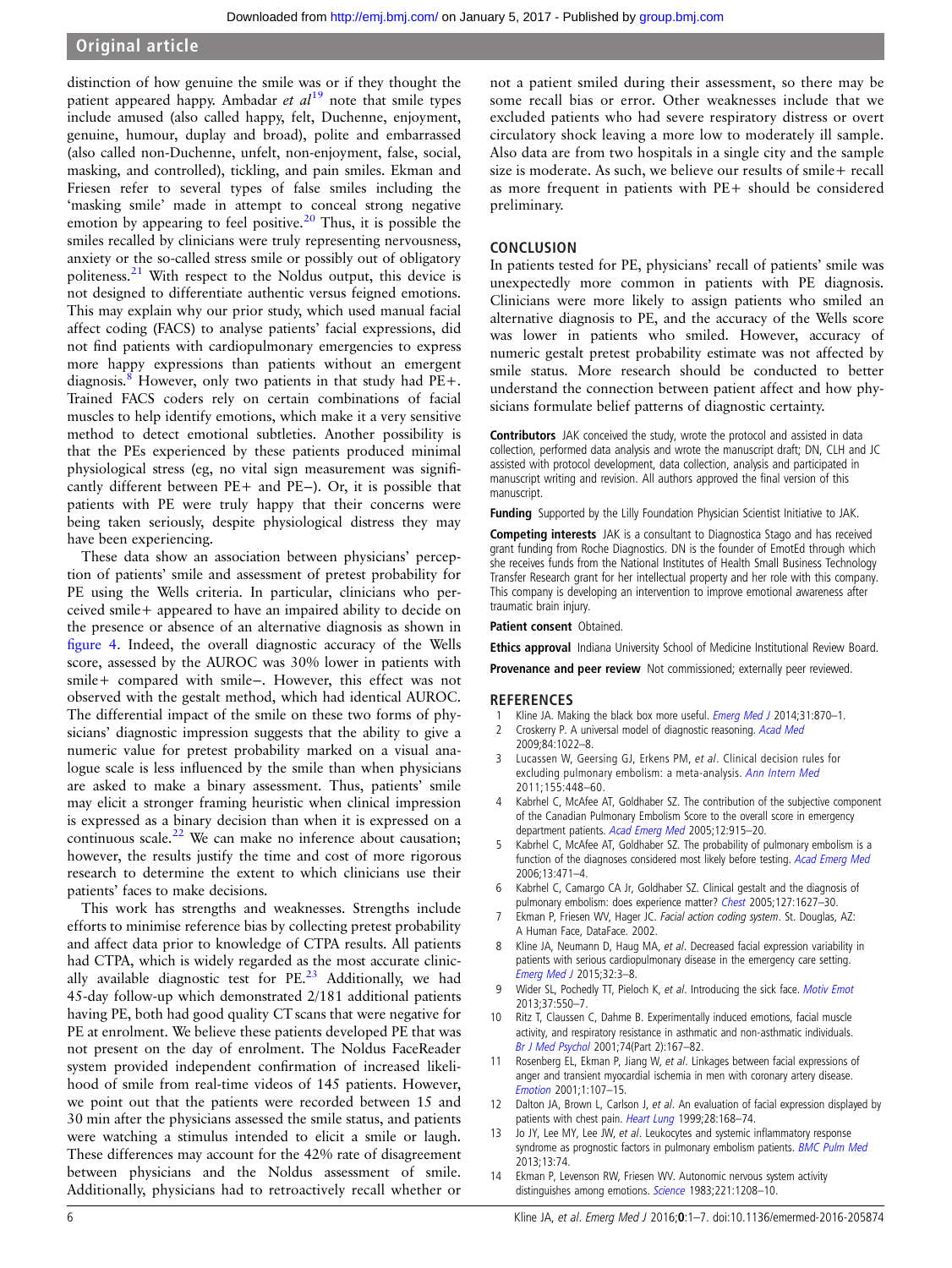- <span id="page-6-0"></span>15 Harris PA, Taylor R, Thielke R, et al. Research electronic data capture (REDCap)—a metadata-driven methodology and workflow process for providing translational research informatics support. [J Biomed Inform](http://dx.doi.org/10.1016/j.jbi.2008.08.010) 2009;42:377–81.
- 16 Lang PJ, Bradley MM, Cuthbert BN. International affective picture system: affective ratings of pictures and instruction manual. (IAPS): affective ratings of pictures and instruction manual. Gainesville, FL: University of Florida, 2008. (Technical Report A-8).
- 17 Cohen AS, Morrison SC, Callaway DA. Computerized facial analysis for understanding constricted/blunted affect: initial feasibility, reliability, and validity data. [Schizophr Res](http://dx.doi.org/10.1016/j.schres.2013.05.003) 2013;148:111–16.
- 18 Arkin CF, Wachtel MS. How many patients are necessary to assess test performance? [JAMA](http://dx.doi.org/10.1001/jama.1990.03440020109043) 1990;263:275–80.
- 19 Ambadar Z, Cohn JF, Reed LI. All smiles are not created equal: morphology and timing of smiles perceived as amused, polite, and embarrassed/nervous. [J Nonverbal](http://dx.doi.org/10.1007/s10919-008-0059-5) [Behav](http://dx.doi.org/10.1007/s10919-008-0059-5) 2009;33:17–34.
- 20 Ekman P, Friesen WV. Felt, false and miserable smiles. [J Nonverbal Behav](http://dx.doi.org/10.1007/BF00987191) 1982;6:238–52.
- 21 Body Language of Fear Smile or Stress Smile. Nonverbal body language dictionary. 2016. [http://bodylanguageproject.com/nonverbal-dictionary/body-language-of-fear](http://bodylanguageproject.com/nonverbal-dictionary/body-language-of-fear-smile-or-stress-smile/)[smile-or-stress-smile/](http://bodylanguageproject.com/nonverbal-dictionary/body-language-of-fear-smile-or-stress-smile/)
- 22 Croskerry P. The importance of cognitive errors in diagnosis and strategies to minimize them. [Acad Med](http://dx.doi.org/10.1097/00001888-200308000-00003) 2003;78:775–80.
- 23 Kline JA, Kabrhel C. Emergency evaluation for pulmonary embolism, part 2: diagnostic approach. [J Emerg Med](http://dx.doi.org/10.1016/j.jemermed.2014.12.040) 2015;48:771-80.